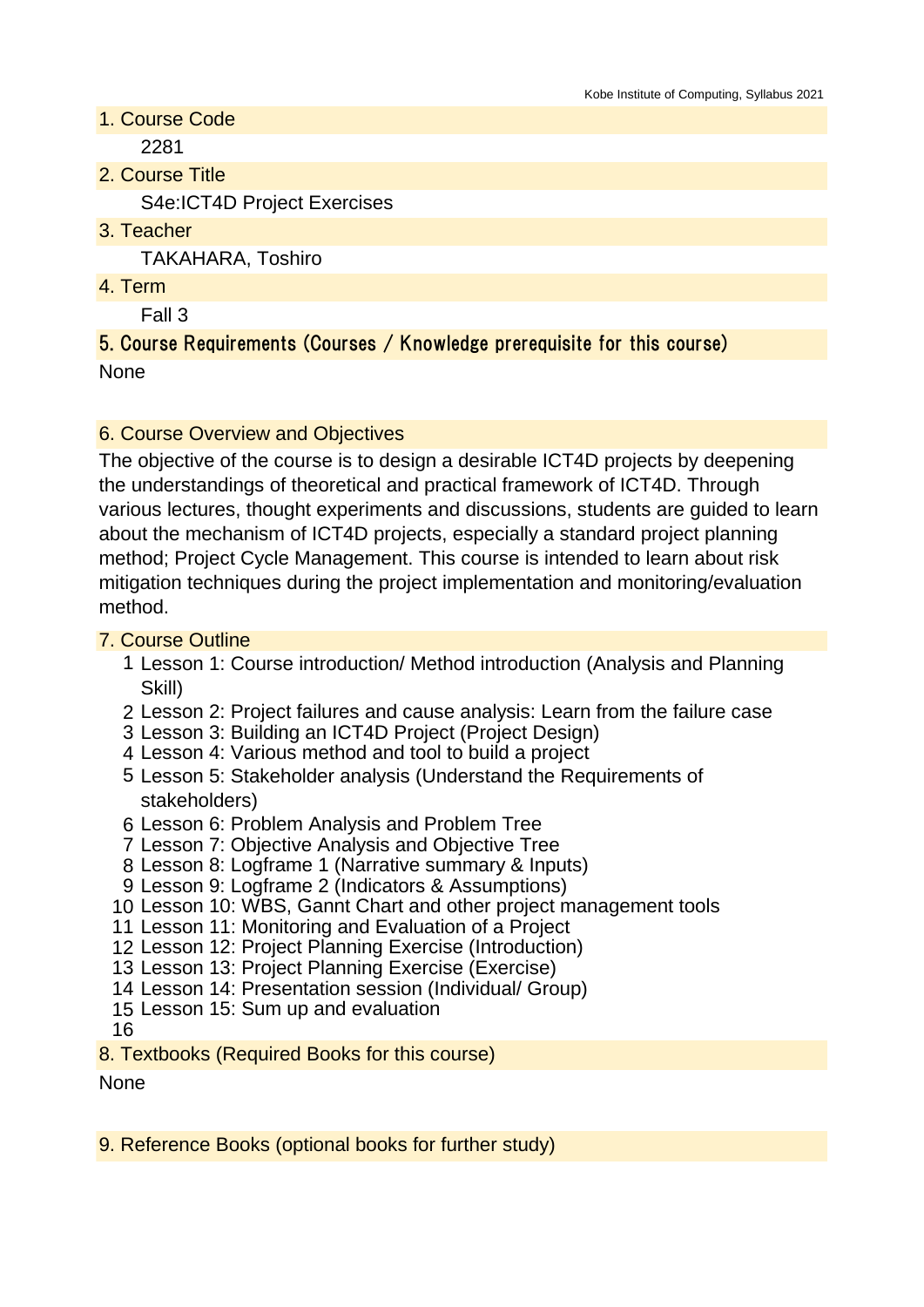# 10. Course Goals (Attainment Targets)

- (1) Understand different viewpoint of stakeholders on ICT4D projects using analysis skills
- (2) Ability to explain logically the mechanism of your project using theoretical frameworks
- (3) Ability to explain the risk of your project and how to mitigate these risks
- (4) Ability to plan an ICT4D project
- (5)
- $(6)$
- $(7)$
- (8)

11. Correspondence relationship between Educational goals and Course goals

| Educational goals of the school | <b>Course Goals</b>                          |                            |           |
|---------------------------------|----------------------------------------------|----------------------------|-----------|
| High level ICT                  |                                              |                            |           |
| skills                          | Specialized knowledge and literacy           |                            |           |
| Human skill<br>(Tankyu skill)   | Ability to continually improve own strengths | (2)(3)(4)                  |           |
|                                 | Ability to discover and Problem setting      |                            |           |
|                                 | resolve the problem<br>in society            | <b>Hypothesis planning</b> |           |
|                                 |                                              | <b>Hypothesis testing</b>  | (2)(3)(4) |
|                                 |                                              | Practice                   |           |
|                                 | Fundamental                                  | Ability to step forward    | (2)(3)(4) |
|                                 | Competencies for                             | Ability to think through   | (2)(3)(4) |
|                                 | <b>Working Persons</b>                       | Ability to work in a team  | (2)(3)(4) |
| <b>Professional ethics</b>      |                                              |                            |           |

12. Evaluation

| Evaluation method & point allocation                                                                                          |                                |                         |    |                |                                                                                                                                                                                                                                                                                                        |  |  |  |  |  |
|-------------------------------------------------------------------------------------------------------------------------------|--------------------------------|-------------------------|----|----------------|--------------------------------------------------------------------------------------------------------------------------------------------------------------------------------------------------------------------------------------------------------------------------------------------------------|--|--|--|--|--|
| examination                                                                                                                   | Quiz                           | <b>Reports</b>          |    |                | Other                                                                                                                                                                                                                                                                                                  |  |  |  |  |  |
|                                                                                                                               |                                |                         |    |                |                                                                                                                                                                                                                                                                                                        |  |  |  |  |  |
|                                                                                                                               |                                |                         |    |                |                                                                                                                                                                                                                                                                                                        |  |  |  |  |  |
|                                                                                                                               |                                |                         |    | $\blacksquare$ |                                                                                                                                                                                                                                                                                                        |  |  |  |  |  |
|                                                                                                                               |                                |                         |    |                |                                                                                                                                                                                                                                                                                                        |  |  |  |  |  |
|                                                                                                                               |                                |                         |    |                |                                                                                                                                                                                                                                                                                                        |  |  |  |  |  |
|                                                                                                                               |                                |                         |    |                |                                                                                                                                                                                                                                                                                                        |  |  |  |  |  |
|                                                                                                                               |                                |                         |    |                |                                                                                                                                                                                                                                                                                                        |  |  |  |  |  |
|                                                                                                                               |                                |                         |    |                |                                                                                                                                                                                                                                                                                                        |  |  |  |  |  |
|                                                                                                                               |                                |                         |    |                |                                                                                                                                                                                                                                                                                                        |  |  |  |  |  |
|                                                                                                                               |                                |                         |    |                |                                                                                                                                                                                                                                                                                                        |  |  |  |  |  |
|                                                                                                                               |                                |                         |    |                |                                                                                                                                                                                                                                                                                                        |  |  |  |  |  |
|                                                                                                                               |                                |                         |    |                |                                                                                                                                                                                                                                                                                                        |  |  |  |  |  |
|                                                                                                                               |                                |                         |    |                |                                                                                                                                                                                                                                                                                                        |  |  |  |  |  |
|                                                                                                                               |                                |                         |    |                |                                                                                                                                                                                                                                                                                                        |  |  |  |  |  |
|                                                                                                                               |                                |                         |    |                |                                                                                                                                                                                                                                                                                                        |  |  |  |  |  |
| be clearly defined and explained. Logical connection between<br>activities and outputs, between outputs and outcome should be |                                |                         |    |                |                                                                                                                                                                                                                                                                                                        |  |  |  |  |  |
|                                                                                                                               |                                |                         |    |                |                                                                                                                                                                                                                                                                                                        |  |  |  |  |  |
|                                                                                                                               |                                |                         |    |                |                                                                                                                                                                                                                                                                                                        |  |  |  |  |  |
| logical connections between problems are comprehensive and                                                                    |                                |                         |    |                |                                                                                                                                                                                                                                                                                                        |  |  |  |  |  |
|                                                                                                                               |                                |                         |    |                |                                                                                                                                                                                                                                                                                                        |  |  |  |  |  |
|                                                                                                                               |                                |                         |    |                |                                                                                                                                                                                                                                                                                                        |  |  |  |  |  |
|                                                                                                                               | <b>13. Evaluation Criteria</b> | of presentation skills. | 50 | 30             | <b>Presentation Deliverables</b><br>20<br>Project background, project purpose and the stakeholders should<br>clear. The assumptions should be well studied.<br>Project background and stakeholders should be well analysed. The<br>clear. Presentation materials are well prepared and appropriate use |  |  |  |  |  |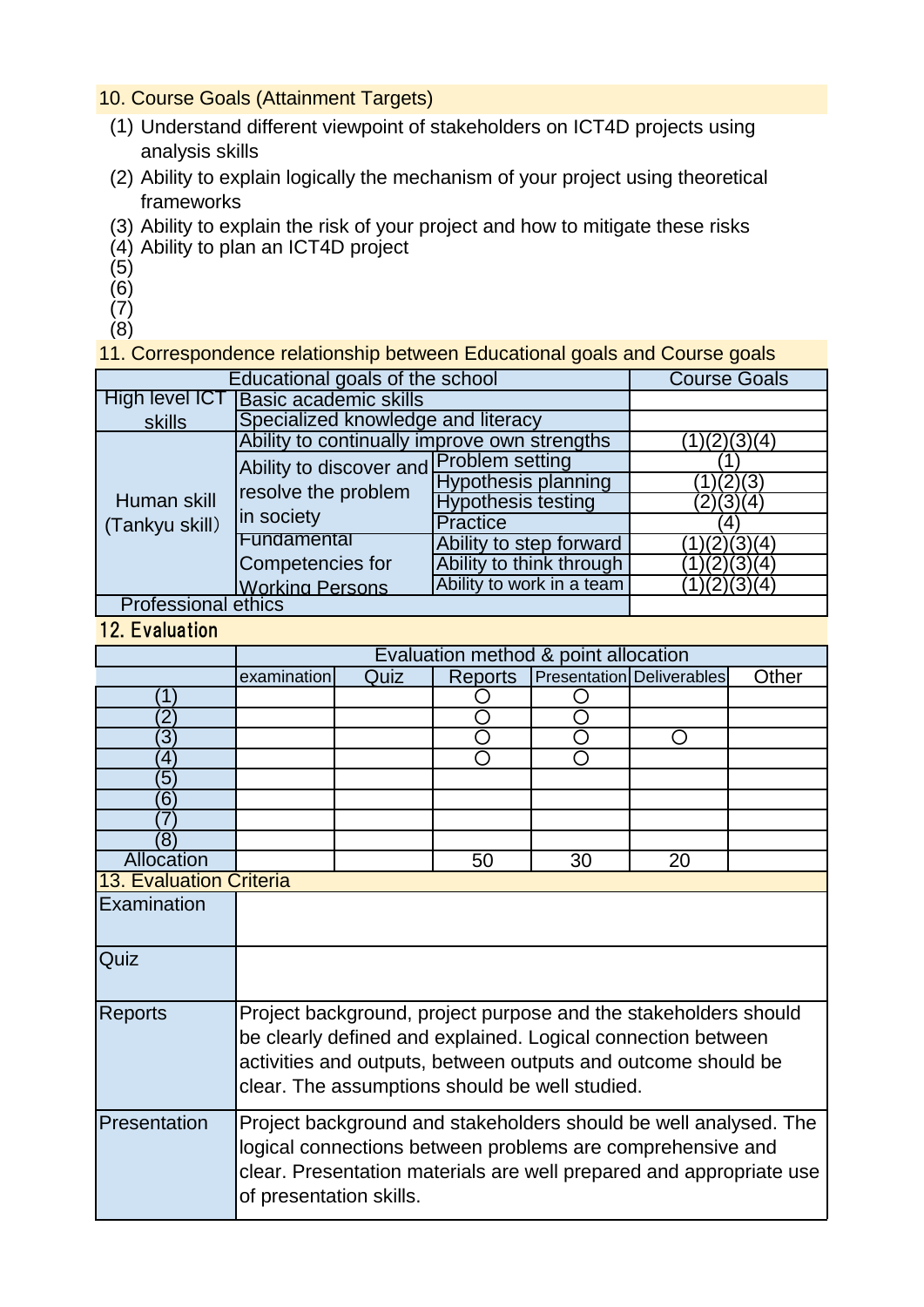|                            | <b>Deliverables</b> | Correct use of words and the statement construction.                                                    |                  |  |  |  |
|----------------------------|---------------------|---------------------------------------------------------------------------------------------------------|------------------|--|--|--|
| Other                      |                     |                                                                                                         |                  |  |  |  |
| <b>14. Active Learning</b> |                     |                                                                                                         |                  |  |  |  |
|                            |                     | Hourly percentage of active learning within the whole class time                                        | 50%              |  |  |  |
|                            |                     | Active learning such as problem solving assignment using the<br>knowledge and skills acquired in class. | Sometimes        |  |  |  |
|                            |                     | 2 Active learning such as group works and discussions.                                                  | All the time     |  |  |  |
|                            |                     | 3 Outcome presentations and feedbacks.                                                                  | <b>Sometimes</b> |  |  |  |
|                            | conducted.          | 4 Students actively make decisions on how the class should be                                           | <b>Sometimes</b> |  |  |  |

# 15. Notes

Active participation to the discussion will be appreciated and counted to the evaluation

### 16. Course plan

(Notice) This plan is tentative and might be changed at the time of delivery

Lesson 1: Course introduction/ Method introduction (Analysis and Planning Skill)

Lecture & Discussion: 90min

- 1. Course introduction and kick off
- 2. Skills to be obtained at the end of the course
- 3. Grading method

4. Assignment: Read Alan Kay's "A Personal Computer for Children of All Ages" and write a memo on your viewpoint on it.

Lesson 2: Project failures and cause analysis: Learn from the failure case

Lecture & Discussion: 90min

- 1. Presentation of project failure examples
- 2. Discussion on the cause of failure and risk mitigation

Lesson 3: Building an ICT4D Project (Project Design)

Lecture & Discussion: 90min

- 1. Methodology of building an ICT4D project
- 2. Choice of appropriate technology
- 3. Idea is everything
- 4. How to make your idea really work? Power of design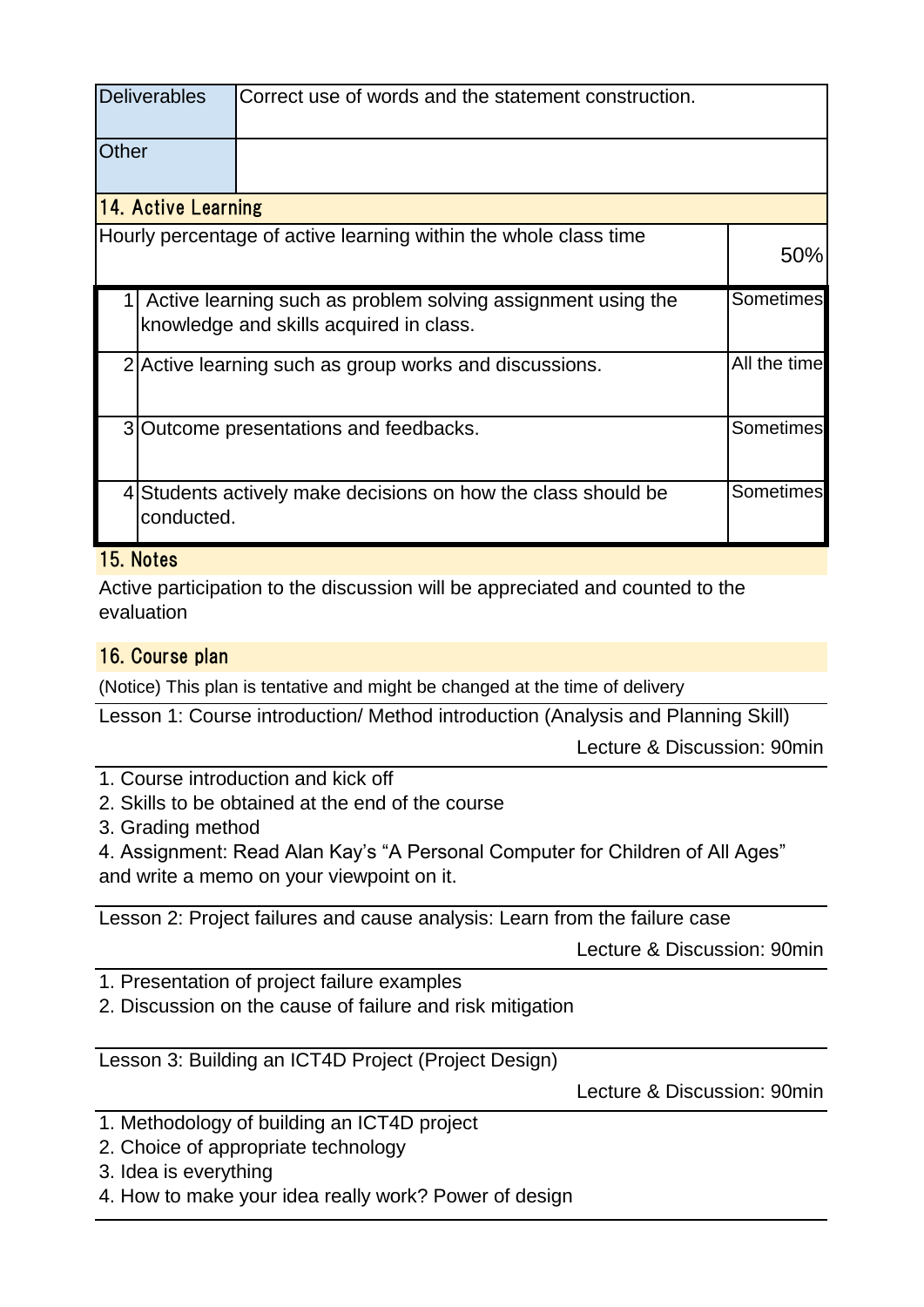Lesson 4: Various method and tool to build a project

- 1. Introduction of Various Project Planning Method
- 2. Pros & Cons of Ptoject Planning Method
- 3. How to design an inclusive project
- 4. Ownership of the project

Lesson 5: Stakeholder analysis (Understand the Requirements of stakeholders)

Lecture & Discussion: 90min

- 1. SWOT Analysis
- 2. Who are the stakeholders?
- 3. Beneficiaries, counterparts and opponents
- 4. How to deal with different interest of stakeholders
- 5. Optimisation of a project

Lesson 6: Problem Analysis and Problem Tree

Lecture & Discussion: 90min

- 1. How to proceed to problem analysis
- 2. Listing of problems
- 3. Categorise the problems
- 4. Cause-Effect relationship of the problem
- 5. How to build a problem tree

Lesson 7: Objective Analysis and Objective Tree

Lecture & Discussion: 90min

- 1. How to transform problems to objectives
- 2. Build an objective tree
- 3. Analysis of the objective tree
- 4. What we can and what we cannot
- 5. Choose the appropriate objectives

Lesson 8: Logframe 1 (Narrative summary & Inputs)

Lecture & Discussion: 90min

- 1. Build a logic among objectives
- 2. Presentation of Logframe
- 3. Narative summary (Overall objective, Project purpose, Outputs and activities)
- 4. Building activities
- 5. Plan inputs of the project